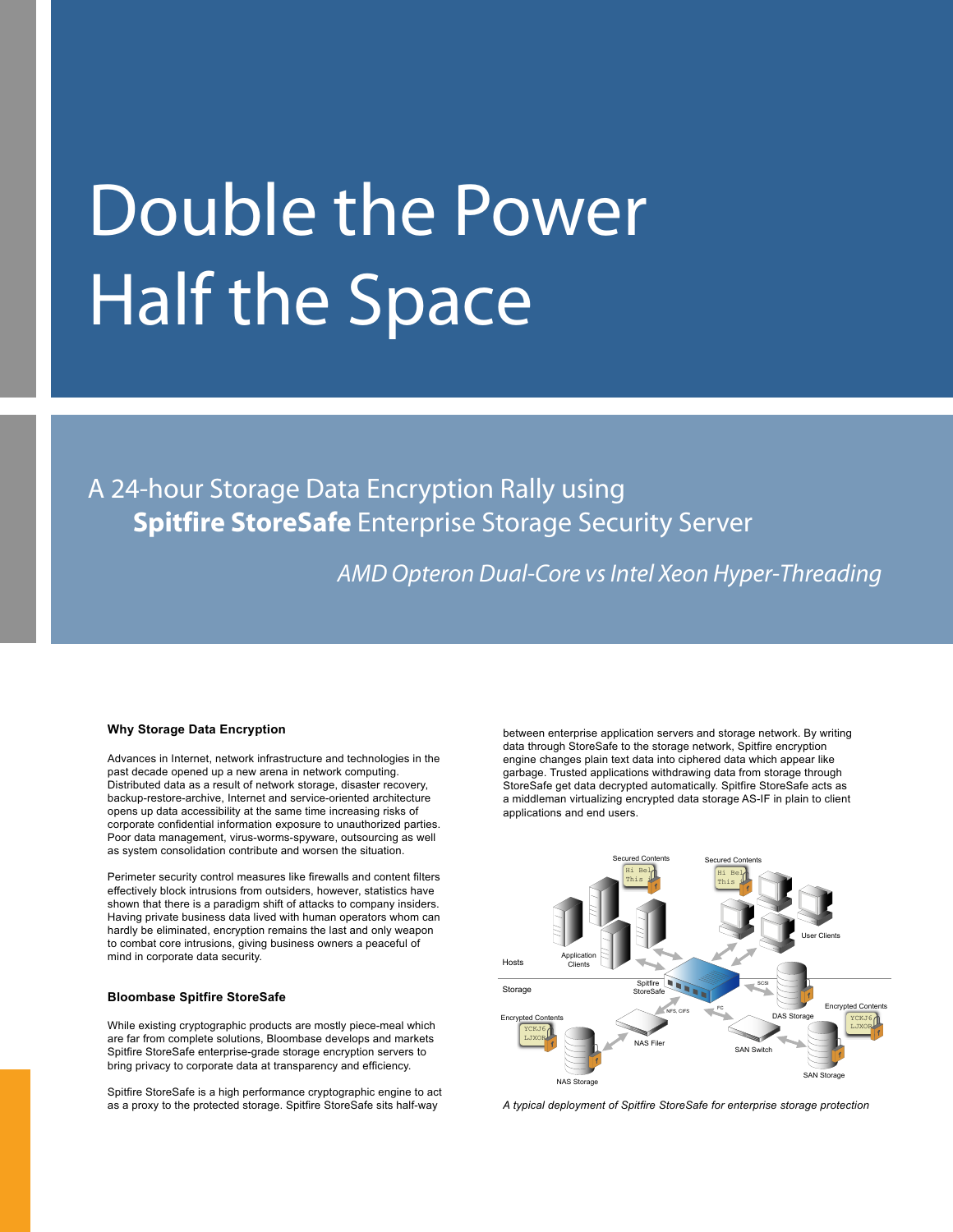|                    | <b>AMD</b>                                         | Intel                                                 |  |  |  |  |
|--------------------|----------------------------------------------------|-------------------------------------------------------|--|--|--|--|
| <b>Model</b>       | <b>AMD Compute Node Prototype</b>                  | Dell PowerEdge 2850                                   |  |  |  |  |
| <b>Chipset</b>     | AMD 8111/8131 chipset                              | Intel E7520 + 82801                                   |  |  |  |  |
| Processor          | Dual AMD Dual-core Opteron 265 at 1.8GHz/1MB Cache | Dual Intel Xeon at 3GHz/2MB Cache with Hyperthreading |  |  |  |  |
| <b>Main Memory</b> | <b>2GB DDR400</b>                                  | 2GB DDR2                                              |  |  |  |  |
| Network Interface  | Broadcom BCM5704 Gigabit Ethernet                  | Intel 82541 GI/PI Gigabit Ethernet                    |  |  |  |  |
| <b>Storage</b>     | Seagate 120GB SATA hard-disk                       | Maxtor 36GB SCSI hard-disk ATLAS 12K2 36SCA           |  |  |  |  |
| System             | Spitfire StoreSafe for SAN 1.0 on SpitfireOS 1     | Spitfire StoreSafe for SAN 1.0 on SpitfireOS 1        |  |  |  |  |
| Form-factor        | 1U rack-dense                                      | 2U rack-dense                                         |  |  |  |  |

*Spitfire StoreSafe appliance specifications*

Cryptographic processes are complex mathematical operations which demand intensive computing resources. Enterprise core systems with data volume in terabyte order of magnitude need an efficient and scalable storage security solution to encrypt their data in wire-speed.

Real-time storage cryptography used to be an untouchable subject due to technical difficulties in numerous areas. As availability of stand -alone network storage, gigabit communications, efficient and secure cryptographic block ciphers, low cost yet high-performance computing infrastructure, as well as the increasing gap between cryptographic processing and storage speeds, one can afford to introduce encryption to persistence storage systems without degrading performance in an unacceptable extent.

This report summarizes the tests done using Spitfire StoreSafe servers running on AMD Opteron Dual-core and Intel Xeon Hyperthreading processors to study how high-performance computing can bring real -time storage encryption to reality and whether multi-core technologies would benefit the adoption of the technology.

|                                             | A few IT sees                            |             | <b>T</b> believed            | $\overline{\phantom{a}}$ | <b>COMPANY</b>       |                                   |                    |  |
|---------------------------------------------|------------------------------------------|-------------|------------------------------|--------------------------|----------------------|-----------------------------------|--------------------|--|
| <b>SLLPRIA</b>                              | <b>SECONDENIA</b>                        |             |                              |                          |                      |                                   |                    |  |
| <b>Drawn month</b><br><b>Segme 100-9-10</b> | ideal '60 local line way.                |             |                              |                          |                      |                                   |                    |  |
| Home Hart                                   | œ<br>$-$<br><b>Sales</b>                 | mitte       | <b>Norwei</b>                | <b>In the </b>           | <b>Cancer</b>        | <b>TELEVISION</b>                 | alan "             |  |
| Tylled<br>$\overline{a}$                    | w.                                       |             | œ                            | $\sim$                   | PRF                  |                                   | 318.5371<br>ALC NO |  |
| Police and in articular in-                 |                                          |             |                              |                          |                      |                                   |                    |  |
| <b>Replies</b><br>Lis manual                | $-1$                                     |             |                              |                          |                      |                                   |                    |  |
| <b>Link Local Publicity</b>                 | the control of the second control of     |             |                              |                          |                      |                                   |                    |  |
| <b>POI manager and chief</b>                |                                          |             |                              |                          |                      |                                   |                    |  |
| dealership and subjects                     | <b>RedPartiller out Incident Conford</b> |             |                              |                          |                      |                                   |                    |  |
| <b>IOS Rangerose</b><br>٠                   |                                          |             |                              |                          |                      |                                   |                    |  |
| Foll Free Krasser                           |                                          |             |                              |                          |                      | <b>Contract Contract Contract</b> |                    |  |
| <b>STARS For Wingsatt</b>                   | Boriole-Anders Endered                   |             |                              |                          |                      |                                   |                    |  |
| dozen.                                      | interdiment Center and 19 mail 17 main.  |             |                              |                          |                      |                                   |                    |  |
| <b>Continued</b>                            | <b>W</b><br>固                            |             |                              |                          |                      |                                   |                    |  |
| Listenberg                                  | $\rightarrow$                            |             | int.                         |                          |                      |                                   |                    |  |
| Line Morrows Library<br>La sua Galeri       | 1541                                     |             | <b>NA</b>                    |                          |                      |                                   |                    |  |
| Ma Wilson Roomer                            |                                          |             |                              |                          |                      |                                   |                    |  |
|                                             | look the exp basical                     |             |                              |                          |                      |                                   |                    |  |
| inexpense.                                  | a                                        | $-1$        |                              |                          | do esta Contradición | Lat-Vasakr B.tm                   |                    |  |
| <b>Index III</b>                            | gar.                                     | <b>COLE</b> | STEPLIN III - Planet Printer |                          |                      | <b>SERVICE STATE</b>              |                    |  |
| <b>ELEVING BLOCK</b><br>provided to bettery |                                          |             |                              | Act Expose               |                      |                                   |                    |  |

## *Spitfire StoreSafe management console*

#### **Start the Rally**

Spitfire StoreSafe enterprise storage encryption servers are installed on AMD and Intel rack-optimized server boxes. Both boxes are

installed with dual processors. Intel Xeon's Hyper-Threading is turned on to establish a level playing field with AMD's dual-core. Each box has essentially four effective processing units. The machines are filled with abundant 2GB of main memory and are loaded the same version of SpitfireOS and Spitfire StoreSafe Core Cryptographic Engine.

Virtual encrypted disks are created on both machines where AES cryptographic cipher algorithm with 256-bit long encryption key is configured to secure the virtual storage. To eliminate the effect of latency which is caused by input/output (I/O) data access on physical disk systems, the virtual volumes are implemented by RAM drives of 1GB capacity such that one can achieve the minimum I/O latency. A multi-threaded data writer is launched on both systems which keeps writing random data to the encrypted volumes concurrently on random separate data blocks within the encrypted volume, creating encryption workload to Spitfire StoreSafe Core Cryptographic Engine, loading both AMD Opteron Dual-core and Intel Xeon HyperThreading processors.

The load creator is made to execute for 24 hours restless on both systems. The ensemble volume of data encrypted and written to the encrypted volumes are recorded. System resources are closely monitored during the rally to ensure they run at abundant amount of resources. Spitfire StoreSafe SNMP alerts are also monitored to observe if runtime exceptions are produced during the rally.

#### **The Results**

The tests were carried out successfully without errors found in syslog nor Spitfire StoreSafe. Majority of time both servers were running with full speed at more than 80% CPU utilization. Spitfire StoreSafe servers ran with memory consumption never exceeding 128MB over the entire rally.



*Volume of data encrypted in 24 hours (Longer bar indicates better performance)*